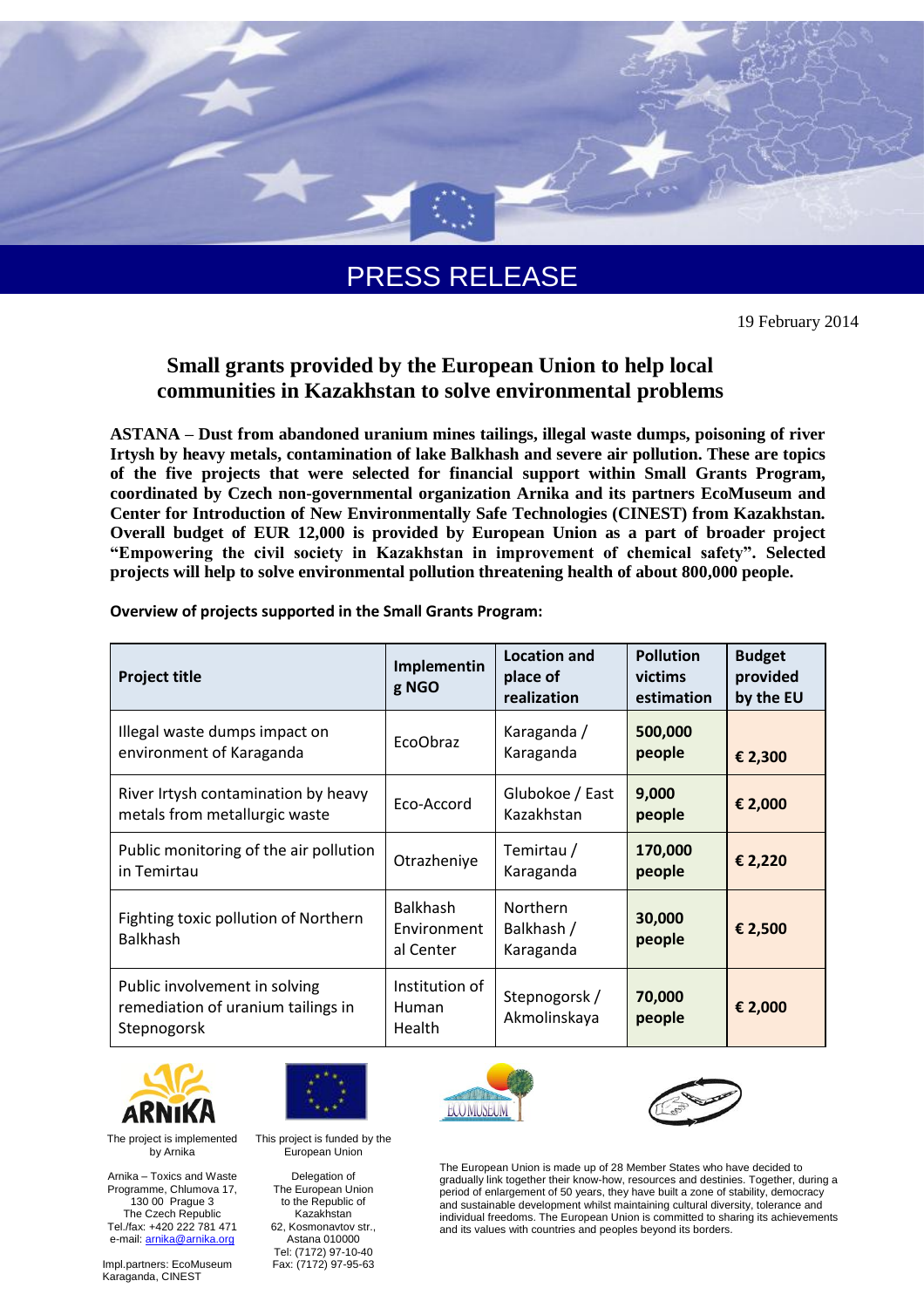*"Local people always know the local problems best. We believe in the power and creativity of active citizens, who want to protect their environment for life of themselves and their children. Small Grant Program gives the active citizens the last thing they need – money, so they can pay for experts, chemical analyses or information materials to involve their neighbors in decision making process, and to attract the attention of responsible state authorities,"* says Martin Skalsky, project coordinator of Arnika.

*"Selection of the projects for financial support was very hard, as the budget is limited and each team chose a problem that deserves support. It makes us happy how many active citizens were able to prepare very good quality projects. During their implementation, our experts will provide local groups with additional help in planning their campaigns, publicity or seeking for the ways of tackling serious environmental pollution,"* stated Julia Kalmykova, small grants manager of EcoMuseum.

In total, 11 projects were submitted to the Small Grants Program from Karaganda, Akmola and East Kazakhstan oblasts. The requested sum of money exceeded EUR 30,000. Projects were assessed by the group of experts from the Czech Republic, Kazakhstan and Russian Federation.

*For more information, please contact: Vratislav Voznik (Arnika): via email: [vratislav.voznik@arnika.org,](mailto:vratislav.voznik@arnika.org) or mobile +420 606 727 942, or Yulia Kalmykova, Small Grants Program coordinator in Kazakhstan,: via email: [julia.kalmykova@gmail.com,](mailto:julia.kalmykova@gmail.com) or mobile: +7 7015 138 212, or Karla Jamankulova, Press and Information Officer at the EU Delegation to Kazakhstan, via phone +7 (7172) 97-11-48 or email: [karlygash.jamankulova@eeas.europa.eu](mailto:karlygash.jamankulova@eeas.europa.eu)*

### **Attachment:**

### **Projects selected for support within Small Grants Program**

#### **Public monitoring of the air pollution in Temirtau**

*Otrazheniye (Reflection) / Temirtau, Karagandy Oblast*

#### *Estimated number of pollution victims: 170,000*

In Kazakhstan, every year 200 kg of chemical compounds per capita are emitted in the air. The main reasons of serious air pollution are outdated technologies, low efficiency of cleaning equipment, violation of technological procedures and lack of investments in environmental protection. One of the most polluted areas is city of Temirtau and its surroundings, where heavy industry, energy production and other emissions sources are concentrated for many decades. One of the biggest steelworks on the territory of former Soviet Union – now owned by multinational corporation Arcelor Mittal – is also located in the town. Information campaign will target all citizens of the city. Independent public monitoring will be established, so the air pollution will be examined by citizens themselves. Otrazheniye will bring in experience from other countries and lead a campaign to decrease pollution from industrial sources.

#### **Illegal waste dumps impact on environment of Karaganda**

## *EkoObraz / Karaganda, Karagandy Oblast*

#### *Estimated number of pollution victims: 500,000*

Illegal waste dumps are one of the major environmental issues of the cities and suburbs. On illegal dumps, domestic waste is often mixed with hazardous materials – such as light bulbs, thermometers or batteries containing heavy metals that might pollute soil and water sources, and poses a threat to human health. Sometimes, also private companies dump their industrial waste illegally in the vicinity of cities, to reduce their costs. In the project, illegal waste dumps in Karaganda city and its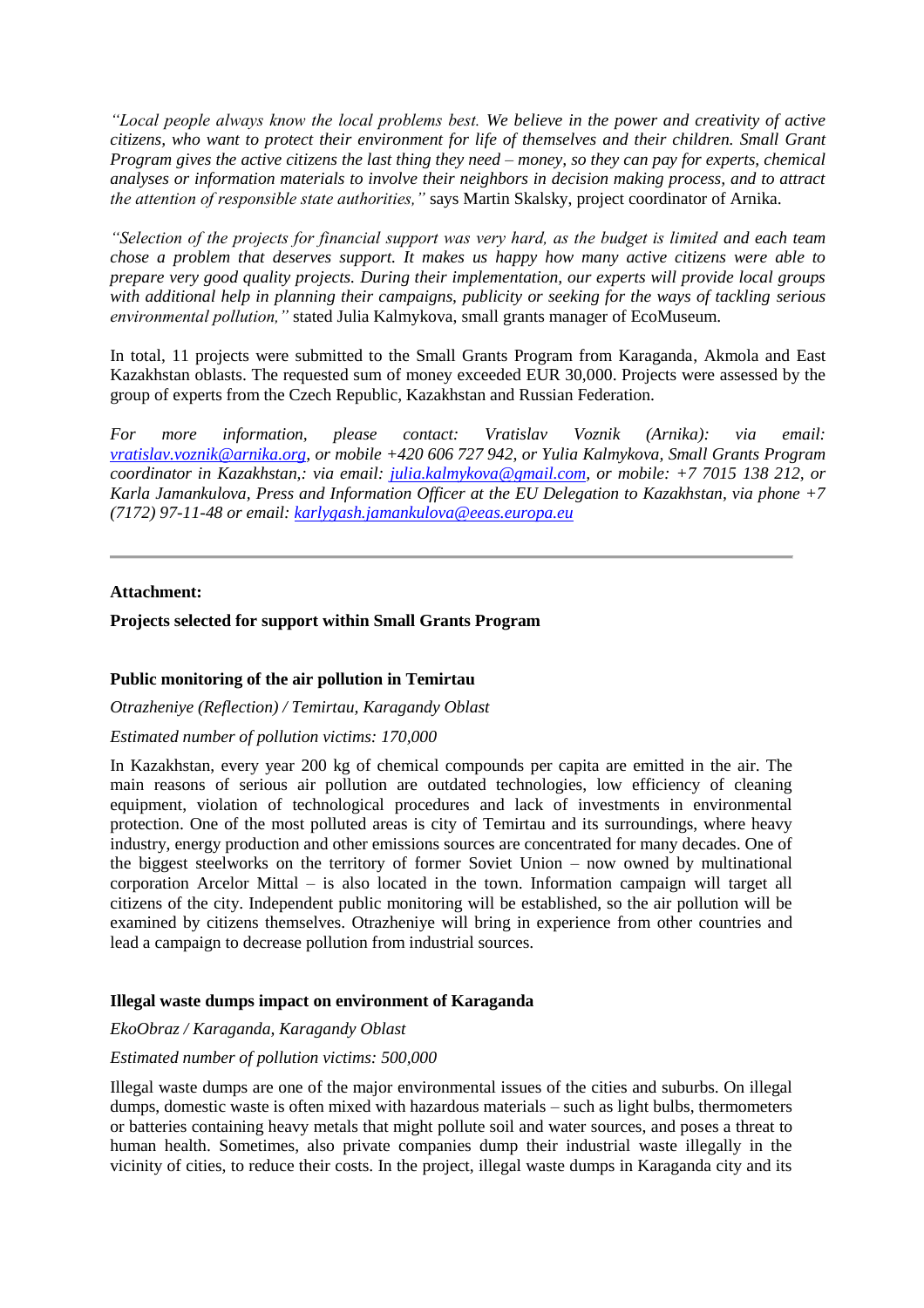surrounding area will be mapped by active citizens – volunteers. Interactive map will be created, accessible on-line, indicating basic characteristics of particular waste dumps. At selected hot-spots, chemical sampling of soil or water will be carried out, to identify source of waste and estimate hazards of pollution to the environment. Public awareness campaign should inform citizens about all risks and prevent creation of new illegal waste dumps.

### **Public involvement in solving remediation of uranium tailings in Stepnogorsk**

## *Institute of Human Health / Stepnogorsk, Akmolinsk Oblast*

### *Estimated number of pollution victims: 70,000*

Area of 500 hectares of dusty radioactive beaches – such is the condition of former Virgin Soil Mining and Chemical Corporation tailing pond. The largest in Kazakhstan and one of the largest in the world, it is located only 160 km from capital Astana. Tailing pond containing 45 million tons of fine radioactive dust can be "safe" only if it is constantly irrigated. In 1996, processing of uranium ore decreased, and irrigation became insufficient. Fine radioactive dust threatens populations of nearby towns, and also contaminates agricultural production that is exported to broader region. Objective of the project is to analyze the current situation and assess risk to the environment. Information campaign will be carried out to warn the citizens of the danger and educate them on health protective and preventive measures. Together with experts and state authorities, safe and feasible solution of uranium tailings remediation will be proposed and publicly discussed.

### **River Irtysh contamination by heavy metals from metallurgic waste**

## *Eco-Accord / Glubokoye, East Kazakhstan*

### *Estimated number of pollution victims: 9,000*

In the vicinity of Glubokoye town, slag disposal of Irtysh Smelter Company is placed. The greatest danger to the environment pose three slagheaps located at the very bank of river Irtysh – only ten meters from the stream. Besides that, fine dust threatens health of people living in surrounding areas. Previous research shows that content of heavy metals in this dust exceeds threshold limit values significantly – for example, 25 times in case of arsenic, or 16 times in case of copper. Territory of the slag disposal is not even fenced. In 2010, pollution monitoring was carried out, and 500 citizens signed the petition demanding accelerated remediation of the problem. However, it did not happen till today. Project consists of information campaign focused on affected population. Series of public debates will be organized with participation of the citizens, experts, mass-media and state authorities, to discuss alternatives. Public-interest campaign will enforce real solution.

#### **Fighting toxic pollution of Northern Balkhash**

### *Balkhash Environmental Centre / Balkhas, Karagandy Oblast*

## *Estimated number of pollution victims: 30,000 people*

Balkhash – one of the largest lakes in Asia – demonstrates difficult conflict of the interests. On one side, citizens are dependent on fishing – and natural resources contribute significantly to the region's economy. Since 1930's, copper mining and smelting industry operates at the lake, creating its heavy pollution. In the time of Cold War, a number of military facilities (such as Daryal-type radar of early warning) added on the lake shore, containing wide range of hazardous materials. Part of the citizens is not aware of the contamination and loot, seeking for precious metals and construction materials. Project will inform people about health risk through information materials and seminars. Sources of pollution will be mapped, and possibilities of their remediation discussed among local citizens, experts and state authorities. Balkhash Environmental Centre will initiate preparation of Strategic Plan for Northern Balkhash and enforce progressive solutions.